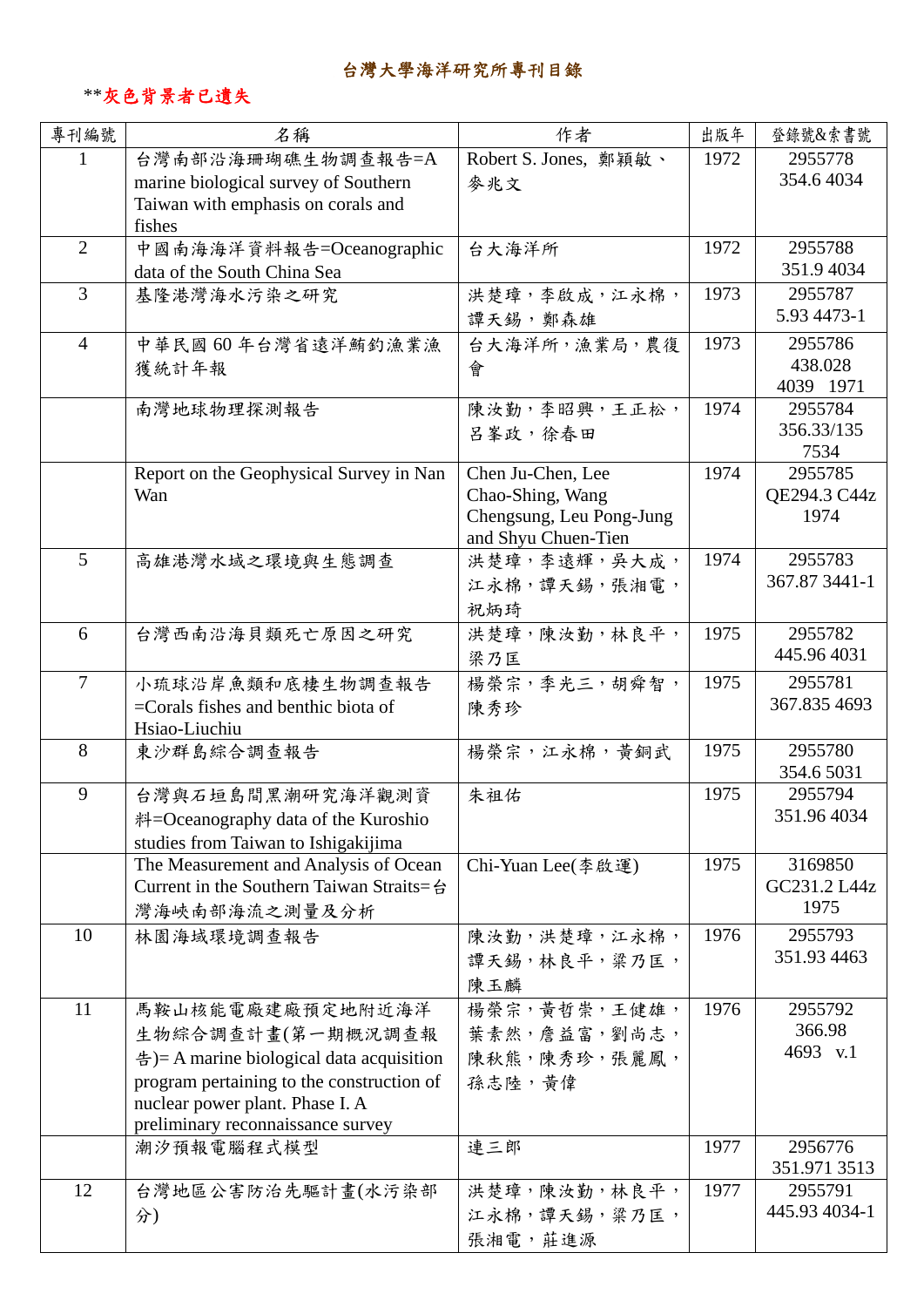| 13 | 馬鞍山核能電廠建廠預定地附近海洋                                                             | 楊榮宗,黃哲崇,王健雄,   | 1977 | 2955790                |
|----|------------------------------------------------------------------------------|----------------|------|------------------------|
|    | 生物綜合調查計畫(第二期報告:生物資                                                           | 葉素然,詹益富,劉尚志,   |      | 366.98                 |
|    | 料定量採樣調查)=A marine biological                                                 | 陳秋熊,陳秀珍,張麗鳳    |      | 4693 v.2               |
|    | data acquisition program pertaining to the                                   |                |      |                        |
|    | construction of nuclear power plant.                                         |                |      |                        |
|    | Phase II. Biological data acquisition                                        |                |      |                        |
| 14 | 墾丁風景特定區海洋景觀資源調查與                                                             | 楊榮宗,黃哲崇,王健雄,   | 1977 | 2955789                |
|    | 分析                                                                           | 葉素然,詹益富,陳秀珍,   |      | 367.89 4693            |
|    |                                                                              | 劉尚志,陳秋熊,李錦田,   |      |                        |
|    |                                                                              | 張麗鳳            |      |                        |
| 15 | 台灣沿海海洋觀測水文資料                                                                 | 連三郎,陳維宗        | 1977 | 2955779                |
|    | =Oceanographic data of the sea                                               |                |      | 351.93 3513            |
|    | surrounding Taiwan                                                           |                |      |                        |
| 16 | 台灣海峽近岸海流之研究 Study of                                                         | 朱祖佑,連三郎,侯永昌    | 1977 | 2955795                |
|    | offshore currents in the Taiwan Strait                                       |                |      | 351.971 2532           |
|    | 波浪資料處理與推算模式研究報告書                                                             | 梁乃匡            | 1978 | 2955775<br>351.94 3317 |
| 17 | 大肚溪及其沿海環境之研究                                                                 | 洪楚璋,陳汝勤,林良平,   | 1978 | 2955774                |
|    |                                                                              | 江永棉,譚天錫,梁乃匡    |      | 351.81 4073            |
| 18 |                                                                              | 梁乃匡,連三郎,陳維宗,   | 1978 | 2955773                |
|    | 馬鞍山附近海域海洋水文調查報告                                                              |                |      | 351.97142              |
|    | $=$ Oceanographic investigation in the<br>vicinity of Ma-An-San, Nan-wan Bay | 張湘電            |      |                        |
| 19 | 台灣東部漁業資源調查與開發概況調                                                             | 楊榮宗,黃哲崇,王建雄    | 1978 |                        |
|    | 查報告                                                                          |                |      |                        |
| 20 | 地球物理資料處理的電子計算機程式                                                             | 盧世民,顧駿偉,湯麗麗,   | 1978 | 2955772                |
|    |                                                                              | 林承勇            |      | 353.029 4412           |
| 21 | 布拉哥油災漁業生產受損評估報告                                                              | 楊榮宗編           | 1979 |                        |
| 22 | 高雄臨海工業區海洋放流管線水質與                                                             | 洪楚璋,陳汝勤,江永棉,   | 1979 | 2955771                |
|    | 環境調查報告                                                                       | 譚天錫, 林良平, 梁乃匡, |      | 351.9 0047-1           |
|    |                                                                              | 張湘電            |      |                        |
| 23 | 南灣沿海的珊瑚與水溫的關係=Effects                                                        | 楊榮宗,葉素然,孫志陸    | 1980 | 2955777                |
|    | of temperature on the Nan-wan reef corals                                    |                |      | QH77.T28               |
|    |                                                                              |                |      | Y35z 1980              |
| 24 | 基隆港附近波浪觀測與分析                                                                 | 梁乃匡,劉長遠,王胄     | 1980 | 2955770                |
|    |                                                                              |                |      | 351.91 3317-3          |
| 25 | 核能三廠附近海域建廠前漁業概況調                                                             | 陳秋燕,楊榮宗        | 1983 |                        |
|    | 查                                                                            |                |      |                        |
| 26 | 墾丁國家公園預定地區海洋生態景觀                                                             | 楊榮宗,孫志陸,葉素然,   | 1980 | 2955769                |
|    | 資源調查報告                                                                       | 戴昌鳳,鍾榮峰,徐雅各,   |      | 367.835 2716           |
|    |                                                                              | 蘇芳玉,廖秀雲        |      |                        |
| 27 | 彰化濱海工業區開發工程沿海環境調                                                             | 洪楚璋,陳汝勤,江永棉,   | 1980 | 2955768                |
|    | 查報告                                                                          | 譚天錫,林良平,陳玉麟,   |      | 351.90223              |
|    |                                                                              | 張湘電            |      |                        |
| 28 | 興達港及東港附近海流波浪調查報告                                                             | 梁乃匡,王胄,劉長遠,    | 1981 | 2955767                |
|    | $=$ Current & wave measurement in the                                        | 卞璜             |      | 351.947733             |
|    | vicinity of Hsien-Da-Kang & Tung-Kang                                        |                |      | [ $v.1$ ]              |
| 29 | 台灣東部近海漁業資源調查與開發計                                                             | 楊榮宗            | 1981 | 2955766                |
|    | 畫 68、59年度調查報告                                                                |                |      | 438.11 4693            |
| 30 | 蘇澳火力發電廠附近之生態環境調查                                                             | 洪楚璋,江永棉,譚天錫    | 1981 | 1979-1980<br>2955765   |
|    | 報告                                                                           |                |      | 367.835 3441           |
|    |                                                                              |                |      |                        |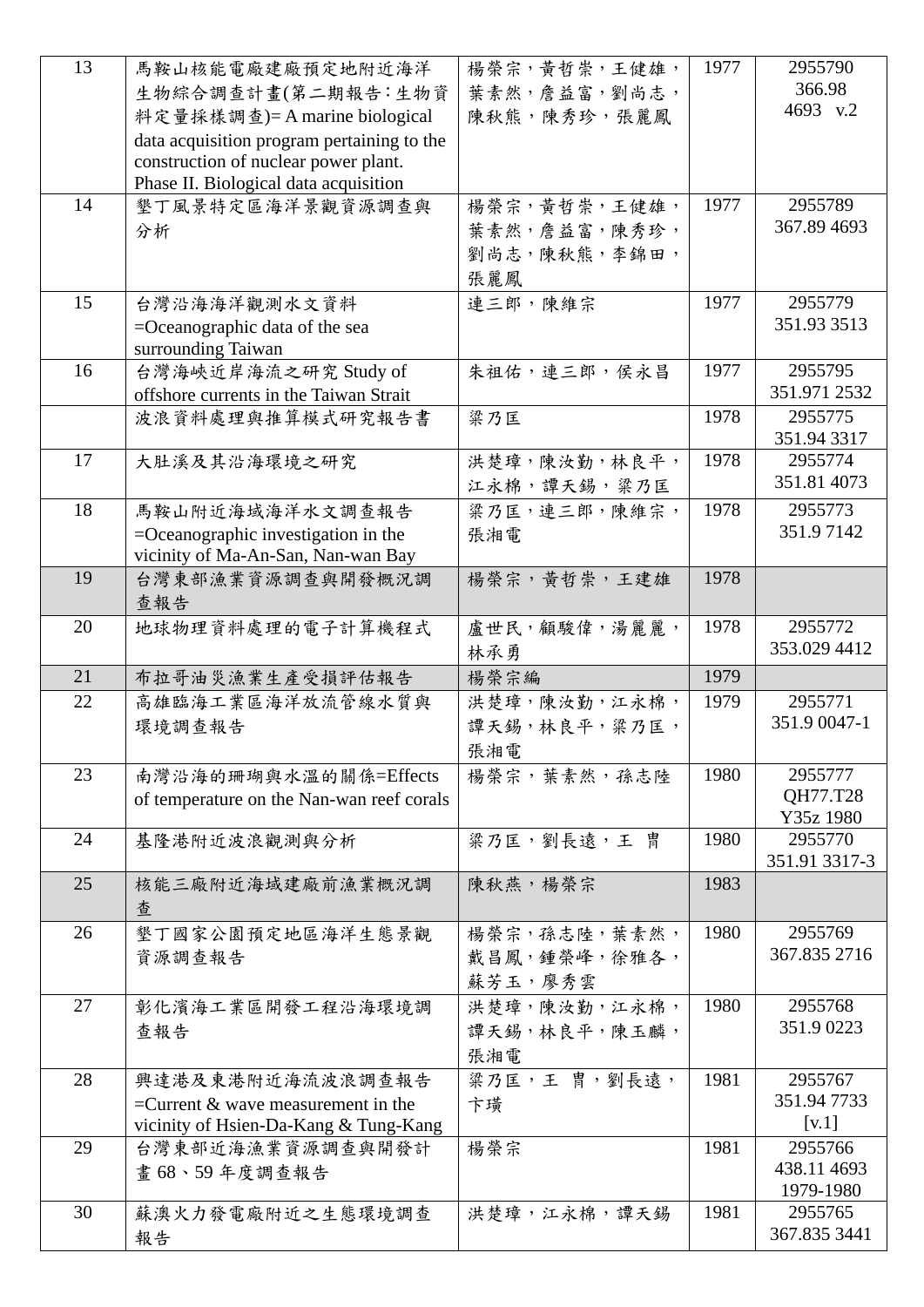| 31 | 台灣西南沿海貝類養殖地區水質污染                                                              | 洪楚璋,陳汝勤,林良平,   | 1981 | 2955764<br>445.93 4031-1 |
|----|-------------------------------------------------------------------------------|----------------|------|--------------------------|
|    | 調查                                                                            | 范光龍            |      |                          |
| 32 | 竹圍附近波浪觀測報告                                                                    | 梁乃匡,劉長遠,王胄     | 1981 | 2955763<br>351.91 3317-2 |
| 33 | 台灣東部海洋溫差發電選擇廠址水深                                                              | 徐春田,宋國士,謝凱旋,   | 1981 |                          |
|    | 調查報告                                                                          | 王麗淑,喬凌雲        |      |                          |
| 34 | YAF 區海象調查研究報告                                                                 | 粱乃匡,姚能君,張湘電,   | 1981 | 2955762                  |
|    |                                                                               | 王 胄,陳慶生,殷富     |      | 351.94 3317-5            |
| 35 | 基隆港附近波浪觀測與分析(續)                                                               | 梁乃匡,王胄,卞璜,     | 1981 | 2955761                  |
|    |                                                                               | 劉長遠            |      | 351.91 4473              |
| 36 | 台灣的近海鮪延繩釣漁業;漁場、漁季                                                             | 楊榮宗,鍾榮峰,章企廉    | 1982 | 2955760                  |
|    | 與漁況                                                                           |                |      | 438.332 4693             |
| 37 |                                                                               |                |      | v.1<br>2955759           |
|    | 屏南工業區海洋放流環境調查                                                                 | 洪楚璋,陳汝勤,林良平,   | 1982 | 351.97741                |
|    |                                                                               | 江永棉, 譚天錫, 楊榮宗, |      |                          |
|    |                                                                               | 范光龍,張湘電        |      |                          |
| 38 | 南灣附近波浪觀測與分析                                                                   | 梁乃匡,曾相荿,王胄     | 1982 | 2955796<br>351.91 3317-1 |
| 39 | 興達港及東港附近海流波浪調查報告                                                              | 陳慶生            | 1982 | 2955758                  |
|    | (續)=Current and wave measurement in                                           |                |      | 351.947733               |
|    | the vicinity of Hsien-Da-Kang and                                             |                |      | v.2                      |
|    | Tung-Kang (Continued)                                                         |                |      |                          |
| 40 | 南灣海域珊瑚群聚的分佈與生態                                                                | 楊榮宗,戴昌鳳,葉素然,   | 1982 | 2955513                  |
|    |                                                                               | 孫志陸蘇芳玉,廖秀雲,徐   |      | 386.394                  |
|    |                                                                               | 雅各,張企廉,鄒燦陽     |      | 4693-1                   |
| 41 | 水溫分層與珊瑚生長關係實驗報告                                                               | 楊榮宗,孫志陸,戴昌鳳,   | 1982 | 2955497                  |
|    |                                                                               | 葉素然,張企廉,鄒燦陽,   |      | 386.394 4693             |
|    |                                                                               | 蘇芳玉,廖秀雲        |      |                          |
| 42 | 核能四廠附近海象調查研究報告                                                                | 范光龍,王胄,陳民本,張   | 1982 | 2955496                  |
|    | $=$ Oceanographic investigation in the                                        | 湘電             |      | 351.733 4026             |
|    | vicinity of the fourth nuclear power plant                                    |                |      |                          |
| 43 | CBK 區海域海流與波浪調查報告                                                              | 王胄,楊徳建,吳基,     | 1985 | 2955500                  |
|    |                                                                               | 陳慶生            |      | 351.733                  |
| 44 |                                                                               |                | 1985 | 7134-2<br>2955502        |
|    | 台灣沿海水文資料報告                                                                    | 范光龍            |      | 351.733 4490             |
|    | $(1977-1983)$ =STD Measurements in the<br>seas around Taiwan during 1977-1983 |                |      | 1983-1985                |
| 45 | 台澎海纜路由探勘計畫執行報告                                                                |                |      |                          |
| 46 | CBK 區海域海象調查報告(73年7月至                                                          | 王 胄,陳慶生        | 1985 |                          |
|    | 74 年 3 月 = a data report on the current                                       |                |      |                          |
|    | and waves in the Zone CBK (Part 2: July                                       |                |      |                          |
|    | 1984-March. 1985)                                                             |                |      |                          |
| 47 | 台中火力廠址附近海域海象調查報告                                                              | 陳慶生,宋國士,王胄     | 1985 | 2955499                  |
|    |                                                                               |                |      | 351.733                  |
|    |                                                                               |                |      | 7502-1                   |
| 48 | CBK 區海域海象調查報告=a data report                                                   | 王 胄,陳慶生        | 1986 | 2955495                  |
|    | on the current and waves in the Zone                                          |                |      | 351.733 7134<br>v.3      |
| 49 | CBK (Part 3: April-Dec. 1985)                                                 | 王胄             | 1986 | 2955498                  |
|    | CBK 區海域海象綜合分析=Study on the<br>Oceanic Climates in the Zone CBK                |                |      | 351.733                  |
|    |                                                                               |                |      | 7134-1                   |
| 50 | 菲律賓海水文探測報告=Data Report of                                                     | 劉倬騰,白書禎,廖學耕,   | 1987 | 2955503                  |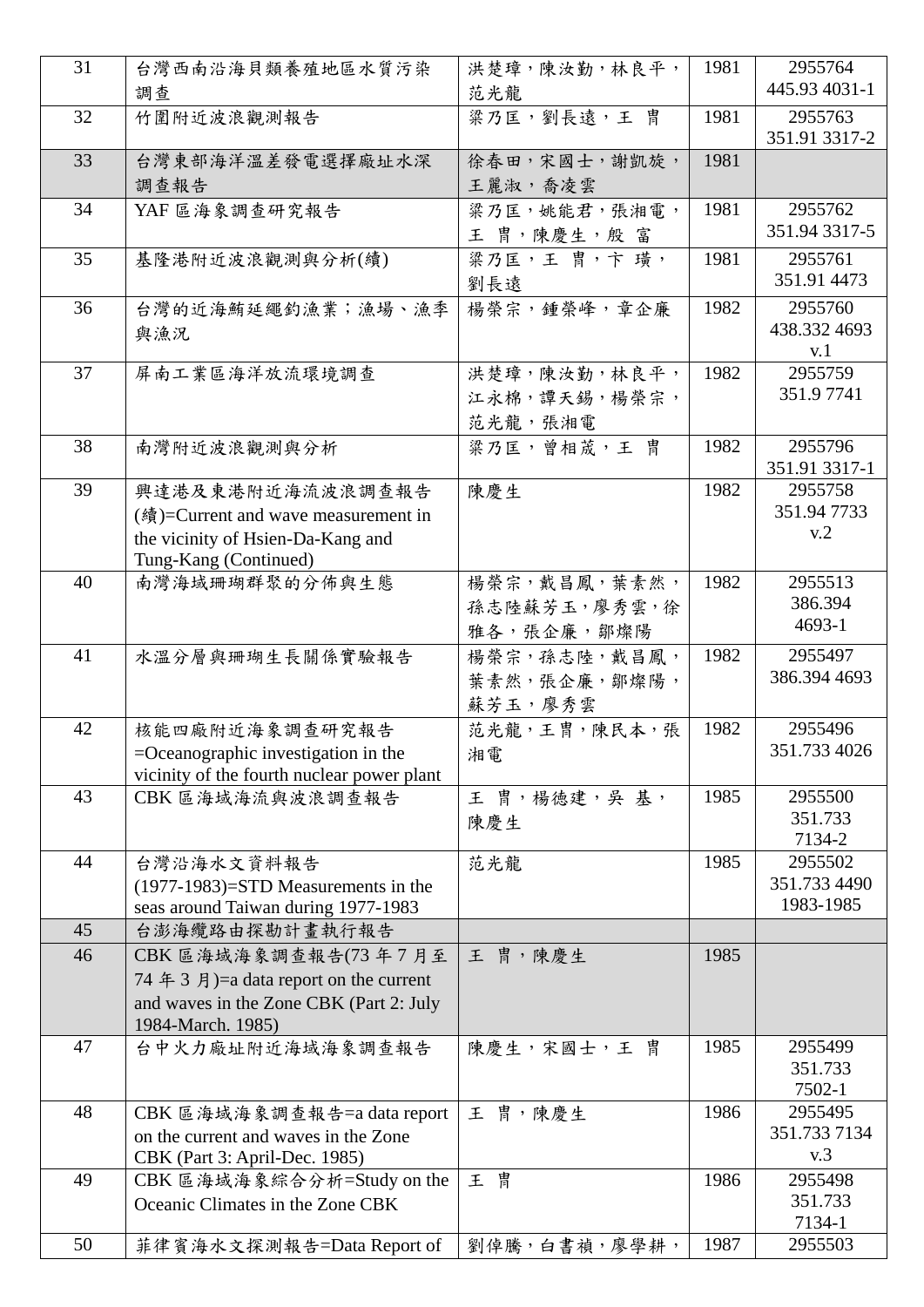|    | the First Cruise (1985/5) for the<br>Coorperative Hydrographic Investigation | 劉康克             |      | 351.7391 4423<br>1st (1985) |
|----|------------------------------------------------------------------------------|-----------------|------|-----------------------------|
|    | of Philippine Sea                                                            |                 |      |                             |
| 51 | 台灣沿海水文資料報告=CTD                                                               | 范光龍             | 1987 | 2955502                     |
|    | Measurements in the Seas around Taiwan                                       |                 |      | 351.733 4490                |
|    | during 1983-1985                                                             |                 |      | 1983-1985                   |
| 52 | 海況儀資料處理=CTD data processing                                                  | 陳新民,蕭屏東         | 1987 | 2955501                     |
|    | package                                                                      |                 |      | 351.916 7507                |
| 53 | 長康海域海象觀測及預報系統之研究                                                             | 王 胄,陳慶生,陳俊賢,    | 1987 | 2955507                     |
|    | $=$ Oceanography observation and a                                           | 黃耀瑩             |      | 351.91 7103                 |
|    | diagnostic system at CBK area                                                |                 |      |                             |
| 54 | 蘇澳火力廠址A暨港口附近海域海象                                                             | 陳慶生,王胄,吳俊德      | 1987 | 2955506                     |
|    | 調查報告=Current and wave observation                                            |                 |      | 351.733 7502                |
|    | at Su-Ao harbor and proposed thermal                                         |                 |      |                             |
|    | power plant site A                                                           |                 |      |                             |
| 55 | 澎湖內灣淺海養殖區浮游生物生產與                                                             | 張文炳,黃哲崇,雷淇祥     | 1988 | 2955505                     |
|    | 牡蠣能量需求之研究                                                                    |                 |      | 438.641 1109                |
| 56 | 台中縣梧棲鎮附近海域生態調查研究                                                             | 洪楚璋,陳汝勤,黃 穰,    | 1988 | 2955345                     |
|    | 報告=Environmental and ecological                                              | 江永棉,譚天錫,巫文隆,    |      | 367.835 3441                |
|    | studies along the Taichung coastal area                                      | 范光龍,業顯椏         |      | [v.1]                       |
| 57 | 國光平台及附近海域氣象海象觀測報                                                             | 胄,陳慶生,陳俊賢,<br>王 | 1988 | 2955504                     |
|    | 告                                                                            | 黃耀瑩             |      | 351.733 6091                |
|    |                                                                              |                 | 1988 |                             |
| 58 | 台灣塑膠公司興建專用港計劃環境影                                                             | 黄哲崇             |      |                             |
|    | 響評估調查                                                                        |                 |      |                             |
| 59 | 黑潮與東海交界鋒面地區之水文化學                                                             | 黄天福,白書禎,方天熹,    | 1988 | 2955508                     |
|    | 調查––海研一號 KECS 1~3 航次報告                                                       | 葉榮泰,鞏國慶,楊忠誠,    |      | 351.711 6037                |
|    | =Hydrography and chemistry at the                                            | 洪慶章,羅立,陳正旺,林    |      |                             |
|    | frontal region of the Kuroshio - East                                        | 中興              |      |                             |
|    | China Sea                                                                    |                 |      |                             |
| 60 | 台中縣梧棲鎮附近海域生態調查研究                                                             | 洪楚璋,陳汝勤,黃 穰,    | 1989 | 2955344<br>367.835 3441     |
|    | 報告:第二年(77年11月至78年10月)                                                        | 江永棉, 譚天錫, 巫文隆,  |      | v.2                         |
|    | 執行報告                                                                         | 范光龍,業顯椏         |      |                             |
| 61 | 海域鑽井地區氣象海象暨生物附著與                                                             | 王胄              | 1990 | 2956487                     |
|    | 腐蝕作用觀測報告. 一., 氣象與海象                                                          |                 |      | 351.733 8724                |
|    | 部份(77年5月~78年10月)                                                             |                 |      | v.1                         |
| 62 | 海域鑽井地區氣象海象暨生物附著與                                                             | 鄭偉力,黃哲崇,黃穰      | 1990 | 2955509                     |
|    | 腐蝕作用觀測報告 (二)生物附著與                                                            |                 |      | 351.733 8724                |
|    | 腐蝕部份(77年5月~78年10月)                                                           |                 |      | v.2                         |
| 63 | 台灣附近海域波浪預報模式研究                                                               | 梁乃匡             | 1990 | 2955510                     |
|    | (六)(波浪部分)                                                                    |                 |      | 351.94                      |
|    |                                                                              |                 |      | 3317-4 v.6                  |
| 64 | 南部核能電廠附近海域珊瑚研究(民國                                                            | 戴昌鳳             | 1990 | 2955511                     |
|    | 78年9月–79年9月)                                                                 |                 |      | 386.394                     |
|    |                                                                              |                 |      | $4367 - 1$                  |
| 65 | 台灣四週海域水質資料背景調查報告                                                             | 洪楚璋,黃 穰,譚天錫,    | 1990 | 2955512                     |
|    |                                                                              | 范光龍             |      | 351.733 3441                |
| 66 | 台中縣梧棲鎮附近海域生態調查研究                                                             | 洪楚璋,陳汝勤,黃 穰,    | 1990 | 2955343                     |
|    | 報告: 第三年(78年11月至79年10月)                                                       | 江永棉, 譚天錫, 巫文隆,  |      | 367.835 3441                |
|    | 執行報告                                                                         | 范光龍,業顯椏         |      | v.3                         |
| 67 | 二仁溪河口附近海域水文資料報告                                                              | 范光龍             | 1991 |                             |
|    | $(1987-1990)$ =CTD Measurements in the                                       |                 |      |                             |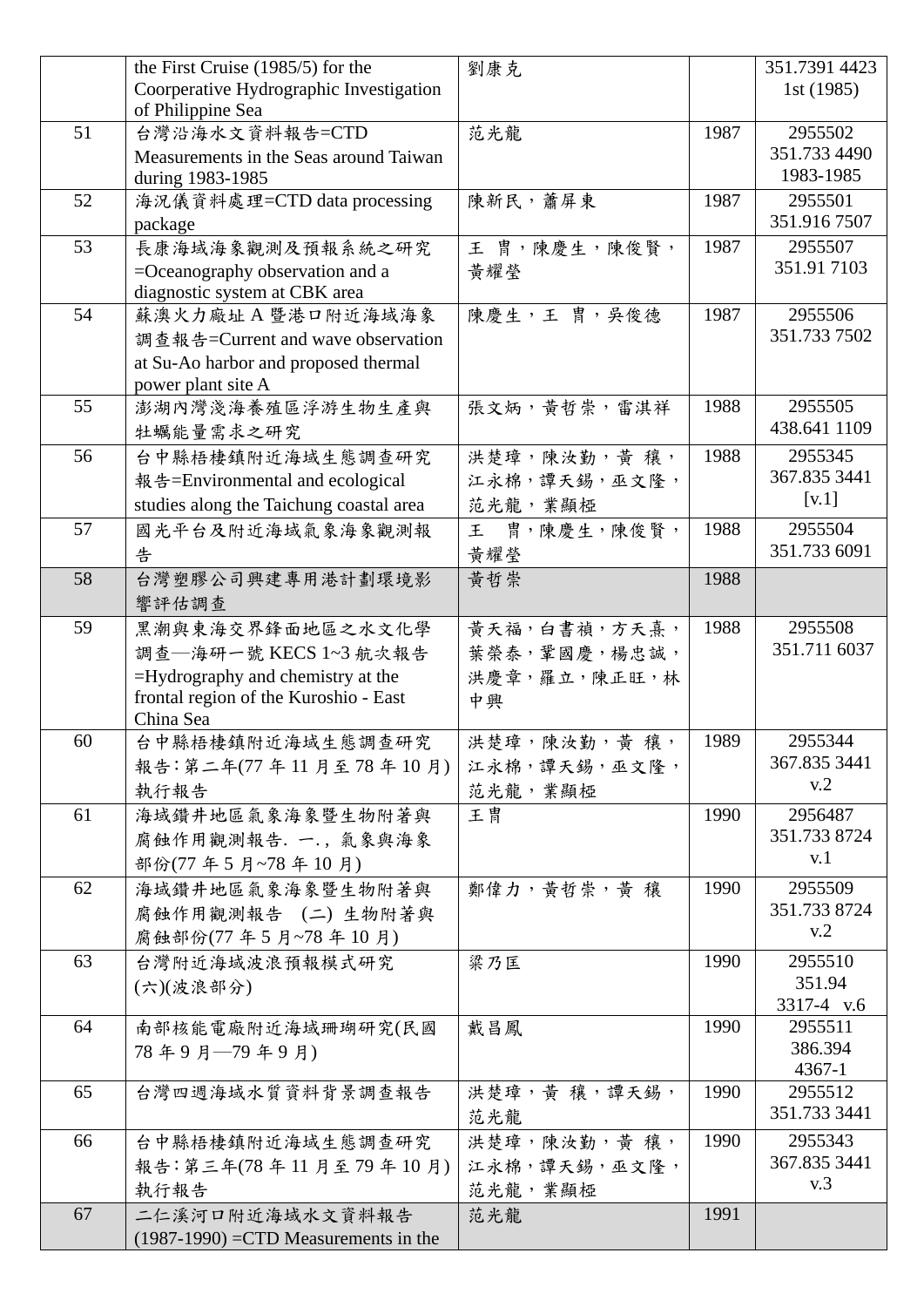|    | seas near ERH-JIN CHI Estuary During<br>1987-1990 |              |      |                             |
|----|---------------------------------------------------|--------------|------|-----------------------------|
| 68 | 海域鑽井地區氣象海象暨生物附著與                                  | 王 胄,陳慶生      | 1991 | 2955346                     |
|    |                                                   |              |      | 351.733 8724                |
|    | 腐蝕作用觀測報告(三)國光一號平台79                               |              |      | v.3                         |
|    | 年3月至80年4月海流觀測以及長康                                 |              |      |                             |
|    | 海域長期海象、氣象綜合統計                                     |              |      |                             |
|    | $=$ Oceanographic observations at CBK-I           |              |      |                             |
|    | platform and CFC drilling area                    |              |      |                             |
| 69 | 海域鑽井地區氣象海象觀測工作觀測                                  | 陳慶生,王胄       | 1991 | 2955347<br>351.733          |
|    | 報告=Oceanographic observations at the              |              |      | 7502-2                      |
| 70 | drilling area South of Peng-hu islands            |              |      |                             |
|    | 台灣附近波浪預報模式研究(七)                                   | 梁乃匡          | 1991 |                             |
| 71 | 菲律賓海水文探測報告=Data report of                         | 劉倬騰,白書禎,劉康克  | 1991 | 2955503                     |
|    | CHIPS-2 the second cruise (1985/9) of             |              |      | 351.7391 4423<br>1st (1985) |
|    | cooperative hydrographic investigation of         |              |      |                             |
| 72 | the Philippine Sea<br>台中縣梧棲鎮附近海域生態調查研究            | 洪楚璋,陳汝勤,黃 穰, | 1991 | 2955342                     |
|    |                                                   |              |      | 367.835 3441                |
|    | 報告: 第四年(79年11月至80年10月)                            | 江永棉,譚天錫      |      | v.4                         |
|    | 研究報告                                              |              |      |                             |
| 73 | 新竹南寮附近海岸侵蝕與堆積問題初                                  | 唐存勇,梁乃匡,歐陽餘  | 1992 | 2955339<br>351.982 0041     |
|    | 步研究                                               | 慶,林斐然,林曉武    |      |                             |
| 74 | 台中縣梧棲鎮附近海域生態調查研                                   | 洪楚璋,陳汝勤,黃 穰, | 1992 | 2955341                     |
|    | 究: 第五年(79年11月至80年10月)                             | 江永棉,譚天錫,巫文隆, |      | 367.835 3441<br>v.5         |
|    | 研究報告                                              | 范光龍          |      |                             |
| 75 | 電廠附近海域珊瑚資源培育與復育之                                  | 戴昌鳳          | 1992 | 2955340                     |
|    | 研究                                                |              |      | 386.394                     |
|    | 民國 80年11月-81年11月                                  |              |      | 4367-9                      |
| 76 | F 區第二期海域鑽井地區氣象海象觀測                                | 梁乃匡,王胄,陳慶生,  | 1992 | 2955336                     |
|    | 研究報告                                              | 楊台興,鄭兆威      |      | 328.883 3317                |
| 77 | 第七次全球海洋通量研究科學指導會                                  | 劉康克,莊文思      | 1992 | 2955334                     |
|    | 議                                                 |              |      | 351.907 7204                |
|    |                                                   |              |      | 7th (1992)                  |
| 78 | 台灣南部海域海象氣象觀測報告                                    | 梁乃匡,王胄,陳慶生,  | 1993 | 2955335                     |
|    |                                                   | 楊台興,鄭兆威      |      | 444.94 4034-1               |
| 79 | 電廠附近海域珊瑚資源培育與復育之                                  | 戴昌鳳          | 1992 | 2955340                     |
|    | 研究                                                |              |      | 386.394                     |
|    | 民國 81年11月-82年11月                                  |              |      | 4367-9                      |
| 80 | 台中縣梧棲鎮附近海域生態調查研究                                  | 洪楚璋,陳汝勤,黃穰,江 | 1993 |                             |
|    |                                                   | 永棉,譚天錫,巫文隆   |      |                             |
| 81 | 循環式養殖技術開發研究—浮游動物                                  | 黃哲崇,張文炳      | 1994 | 2955328                     |
|    | 相研究                                               |              |      | 438.61 4452                 |
| 82 | 雲林縣海洋放流管監測計畫—附近海                                  | 洪楚璋,陳汝勤,韓柏檉  | 1994 | 2955329                     |
|    | 域及新虎尾溪之背景調查研究—期終                                  |              |      | 367.835                     |
|    | 報告(民國83年1月1日至12月31日)                              |              |      | $3441 - 1$                  |
| 83 | 台灣海峽南部海域表層浮游動物分佈                                  | 黄哲崇          | 1994 | 2955330                     |
|    |                                                   |              |      | 383.53 4452                 |
| 84 | 海水草蝦養殖池浮游動物相的研究                                   | 黃哲崇,王泉傳,張文炳  | 1994 | 2955331                     |
|    |                                                   |              |      | 367.875 4452                |
| 85 | 草蝦及文蛤養殖池浮游動物相與浮游                                  | 黃哲崇,王泉傳,張文炳  | 1995 | 2955494                     |
|    | 植物相的關聯性                                           |              |      | 387.13 4452                 |